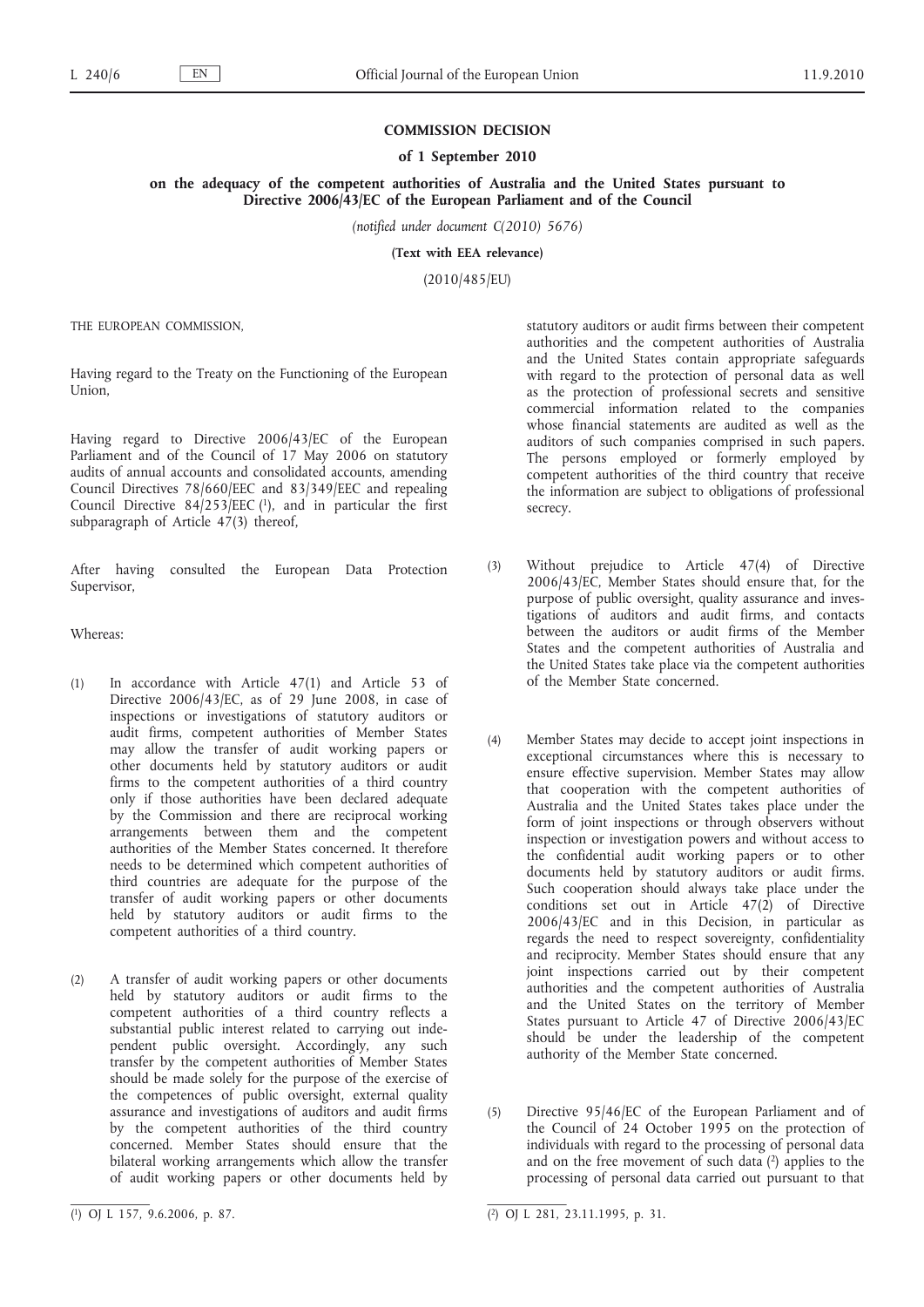Directive. Accordingly, where a transfer of audit working papers or other documents held by statutory auditors or audit firms to the competent authorities of Australia or the United States involves the disclosure of personal data, it should always be carried out in accordance with the provisions of Directive 95/46/EC. Member States should ensure appropriate safeguards with regard to the protection of personal data transferred, in particular, through binding agreements in accordance with Chapter IV of Directive 95/46/EC between their competent authorities and the competent authorities of Australia and the United States and that the latter would not further disclose personal data comprised in transferred audit working papers or other documents held by statutory auditors or audit firms without the prior agreement of the competent authorities of the Member States concerned.

- (6) The adequacy of competent authorities of a third country should be assessed in the light of the cooperation requirements pursuant to Article 36 of Directive 2006/43/EC or essentially equivalent functional results. In particular, the adequacy should be assessed in the light of the competences exercised by the competent authorities of Australia and the United States, the safeguards against breaching professional secrecy and confidentiality rules implemented by them and their ability under their laws and regulations to cooperate with the competent authorities of Member States.
- (7) As auditors and audit firms of companies of the Union which have issued securities in Australia or the United States, or which form part of a group issuing statutory consolidated accounts in those countries, are regulated under the domestic laws of those countries, it should be decided whether the competent authorities of Member States may transfer audit working papers or other documents held by statutory auditors or audit firms to the competent authorities of those countries solely for the purposes of the exercise of their competences of public oversight, external quality assurance and investigations of auditors and audit firms.
- (8) Adequacy assessments for the purposes of Article 47 of Directive 2006/43/EC have been carried out with respect to the competent authorities of Australia and the United States. Adequacy decisions should be taken on the basis of these assessments with respect to those authorities.
- (9) The Australian Securities and Investments Commission has competence in the public oversight, external quality

assurance and investigations of auditors and audit firms. It implements adequate safeguards banning and sanctioning disclosure by its current or former employees of confidential information to any third person or authority. It would use the transferred audit working papers or other documents held by statutory auditors or audit firms solely for purposes related to the public oversight, external quality assurance and investigations of auditors and audit firms. Under the laws and regulations of Australia, it may transfer audit working papers or other documents held by Australian auditors or audit firms to the competent authorities of any Member State. On this basis, the Australian Securities and Investments Commission should be declared adequate for the purpose of Article 47(1) of Directive 2006/43/EC.

- (10) The Securities and Exchange Commission of the United States of America has competence in investigating auditors and audit firms; this Decision should only cover the competences of the Securities and Exchange Commission of the United States of America to investigate auditors and audit firms. The Securities and Exchange Commission of the United States of America implements adequate safeguards banning and sanctioning disclosure by its current and former employees of confidential information to any third person or authority. It would use transferred audit working or other documents held by statutory auditors or audit firms papers solely for purposes related to investigations of auditors and audit firms. Under the laws and regulations of the United States, the Securities and Exchange Commission has the ability to transfer audit working papers or other documents held by United States auditors or audit firms which relate to investigations it may perform on such auditors and audit firms to the competent authorities of any Member State. On this basis, the Securities and Exchange Commission of the United States of America should be declared adequate for the purpose of Article 47(1) of Directive 2006/43/EC.
- (11) The Public Company Accounting Oversight Board of the United States of America has competence in the public oversight, external quality assurance and investigation of auditors and audit firms. It implements adequate safeguards banning and sanctioning disclosure by its current and former employees of confidential information to any third person or authority. It would use transferred audit working papers or other documents held by statutory auditors or audit firms solely for purposes related to the public oversight, external quality assurance and investigation of auditors and audit firms. Under the laws and regulations of the United States, it may provide direct access to the competent authorities of any Member State to the audit working papers or other documents held by United States auditors or audit firms, but it cannot, under United States law, transfer such documents to the competent authorities of Member States.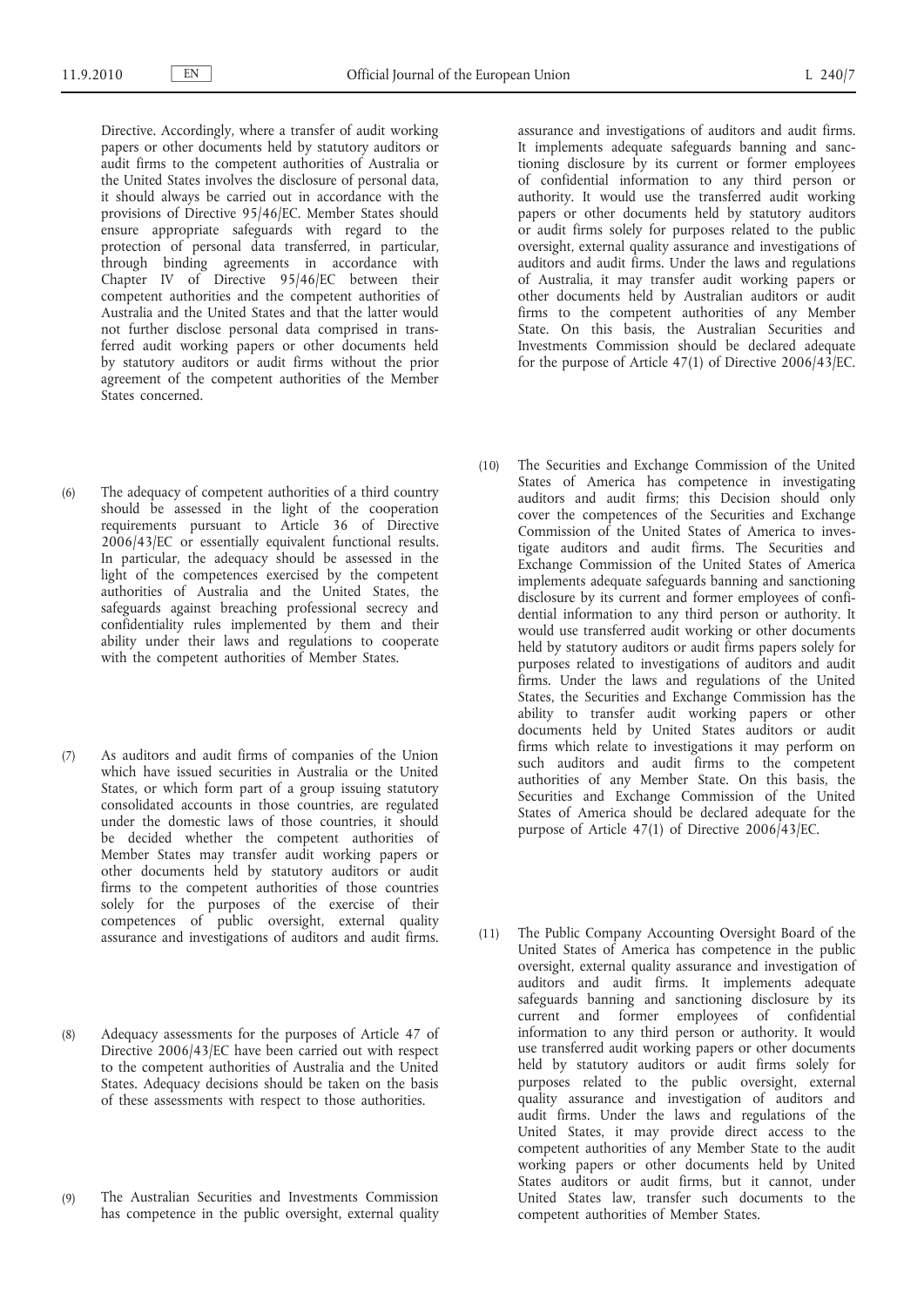- (12) However, the Securities and Exchange Commission of the United States of America can provide the competent authorities of any Member State with the inspection reports issued by the Public Company Accounting Oversight Board of the United States of America in respect of United States auditors and audit firms and, upon prior request and justification of the reasons for the request, with the audit working papers or other documents held by United States auditors or audit firms relevant to such inspections. Therefore, cooperation on inspections of auditors and audit firms between the competent authorities of the Member States and the Public Company Accounting Oversight Board of the United States of America leads to essentially equivalent results to the direct exchange of audit working papers or other documents held by statutory auditors or audit firms provided for in Article 36 of Directive 2006/43/EC. On this basis, the Public Company Accounting Oversight Board of the United States of America should be declared adequate for the purpose of Article 47(1) of Directive 2006/43/EC.
- (13) Transfer of audit working papers or other documents held by statutory auditors or audit firms should include access to or transmission to the authorities declared adequate under this Decision of audit working papers or other documents held by statutory auditors or audit firms, upon prior agreement of the competent authorities of Member States, and access to or transmission of such papers by the competent authorities of Member States to those authorities. As a consequence, in case of inspections or investigations, statutory auditors and audit firms should not be allowed to grant access, nor to transmit audit working papers or other documents held by statutory auditors or audit firms to those authorities under other conditions than the ones set out in this Decision and in Article 47 of Directive 2006/43/EC, for example on the basis of consent of the statutory auditor, the audit firms or the client company.
- (14) This Decision should be without prejudice to the cooperation arrangements referred to in Article 25(4) of Directive 2004/109/EC of the European Parliament and of the Council of 15 December 2004 on the harmonisation of transparency requirements in relation to information about issuers whose securities are admitted to trading on a regulated market and amending Directive  $2001/34$ /EC (<sup>1</sup>).
- (15) As this Decision is taken in the context of the transitional period granted to certain third country auditors and audit firms by Commission Decision 2008/627/EC of 29 July 2008 concerning a transitional period for audit activities of certain third country auditors and audit entities  $(2)$ , this Decision should not pre-empt any final equivalence decisions that the Commission may adopt pursuant to Article 46 of Directive 2006/43/EC.
- (16) This Decision aims at facilitating effective cooperation between the competent authorities of the Member States and those of Australia and the United States to allow the exercise of their functions of public oversight, external quality assurance and investigations and, at the same time, to protect the rights of the parties concerned. Member States should communicate to the Commission the working arrangements concluded with those authorities to allow the Commission to assess if cooperation takes place in accordance with Article 47 of the Directive 2006/43/EC.
- (17) The ultimate objective of cooperation with Australia and the United States in audit oversight is to reach mutual reliance on each other's oversight systems where transfers of audit working papers or other documents held by statutory auditors or audit firms would be exceptional. The mutual reliance would be based on the equivalence of the Union and those countries' auditor oversight systems.
- (18) The Public Company Accounting Oversight Board of the United States of America would like to evaluate further the auditor oversight systems of the Member States before deciding to rely on the oversight performed by their competent authorities. Therefore, the mechanism of cooperation between the competent authorities of the Member States and the Public Company Accounting Oversight Board of the United States of America and the Securities and Exchange Commission of the United States of America should be reviewed to assess the progress made towards reaching mutual reliance on each other. For these reasons, this Decision should cease to apply on 31 July 2013 in respect of the Public Company Accounting Oversight Board of the United States of America and the Securities and Exchange Commission of the United States of America.
- (19) The measures provided for in this Decision are in accordance with the opinion of the Committee established by Article 48(1) of Directive 2006/43/EC,

HAS ADOPTED THIS DECISION:

# *Article 1*

The following competent authorities of third countries shall be considered adequate for the purpose of Article 47(1) of Directive 2006/43/EC:

- 1. The Australian Securities and Investments Commission;
- 2. The Public Company Accounting Oversight Board of the United States of America;
- 3. The Securities and Exchange Commission of the United States of America.

<sup>(</sup> 1) OJ L 390, 31.12.2004, p. 38.

<sup>(</sup> 2) OJ L 202, 31.7.2008, p. 70.